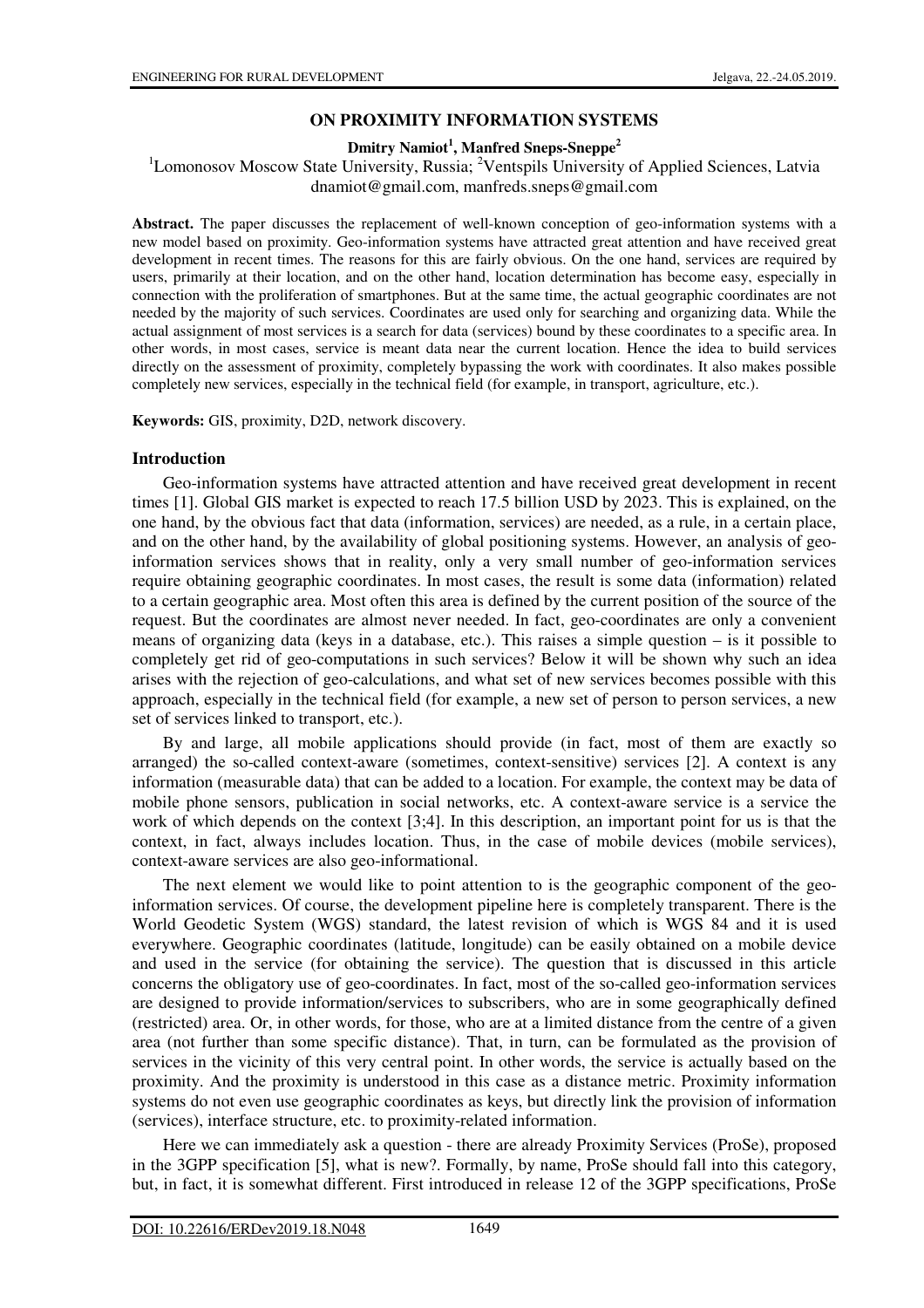(Proximity Services) is the D2D technology (device-to-device), which allows LTE devices (5G) to detect each other and communicate directly. The key point here is the organization of communication in a device to device pair. From this point of view, the peer to peer network can also be attributed to proximity services. It also connects devices. In our case, we use the same term Proximity Services (due to the fact that these are really services based on a physically close location), but the main point is the lack of orientation towards the interaction (connection) of two devices. This is by no means D2D services. It is about the content rather than connectivity. Also, proximity is considered here not only in relation to two mobile devices (in practice, smartphones). If we consider, for example, the geoinformation services with which we began our consideration, it is obvious that, for example, searching for nearby ATMs (a typical geo-information service) does not imply (in most cases) connections with the found devices. A service can report, for example, about other people in the vicinity (there is no device at all to connect with). This is how proximity-based services will be treated in this paper. Typical services (attached to mobile devices) can:

- open (close) any information for users, who are close to another device (object, things). Note that transferring data from one device to another nearby is a very special case. For example, there may be no other device for connecting and transferring data. The data itself may be on a third-party device (server), and their availability will be determined by the proximity of the devices. Just a practical example: coupons for discounts for some cafe become available for downloading from a cloud server for mobile subscribers nearby this cafe. There is no connectivity at all, just some data become available for users in proximity only;
- perform any actions after being in the vicinity of the objects (device, things) mentioned above. As well as to bind such an action to the fact of occurrence in the vicinity of some object (device) or, symmetrically, in case of violation of the proximity condition that previously existed. We can draw some parallels with smart contracts [6]. Actions are performed automatically upon the occurrence of conditions associated with proximity;
- change the interface, allow (deny) any possibilities, depending on the occurrence (termination) of proximity conditions.

The first two points refer to the so-called context-aware systems. The latter - to adaptive interfaces (in English literature – ambient intelligence (AMI) [7]).

A simple question may arise – what could be the reasons, nevertheless, not to use geographic coordinates? Here are the following considerations:

- The energy intensity of the process. Getting a position is simple, but rather expensive for a battery of a mobile device, if it is done frequently. In fact, it explains all sorts of combined methods (such as assisted GPS, for example [8]) for positioning.
- Indoor positioning. GPS query may not be possible.
- Positioning accuracy. It is quite possible to get greater positioning accuracy without GPS.
- GPS signal may be muffled/changed.
- Access to a service based only on geographic coordinates is more difficult to restrict (a location request is available to all).
- One of the most important issues: geographical coordinates do not change. And if we base the service on proximity to objects (device, things) which move, then we get a completely new class of services, which was impossible with geographic coordinates. The service (available information, possible actions, etc.) is tied to the current location of the reference object and moves with it. By analogy with the geo-fence (geo-grid) we can talk about proximity-fence.

The rest of the paper is organized as follows. In Section 2 we discuss related works. In Section 3 we discuss proximity measurements and the importance of network proximity. In Section 4 we present proximity information systems examples.

### **On related works**

What is usually considered in the literature (and practical projects) in relation to geo-information services?

The structure of any typical geo-information service is as follows: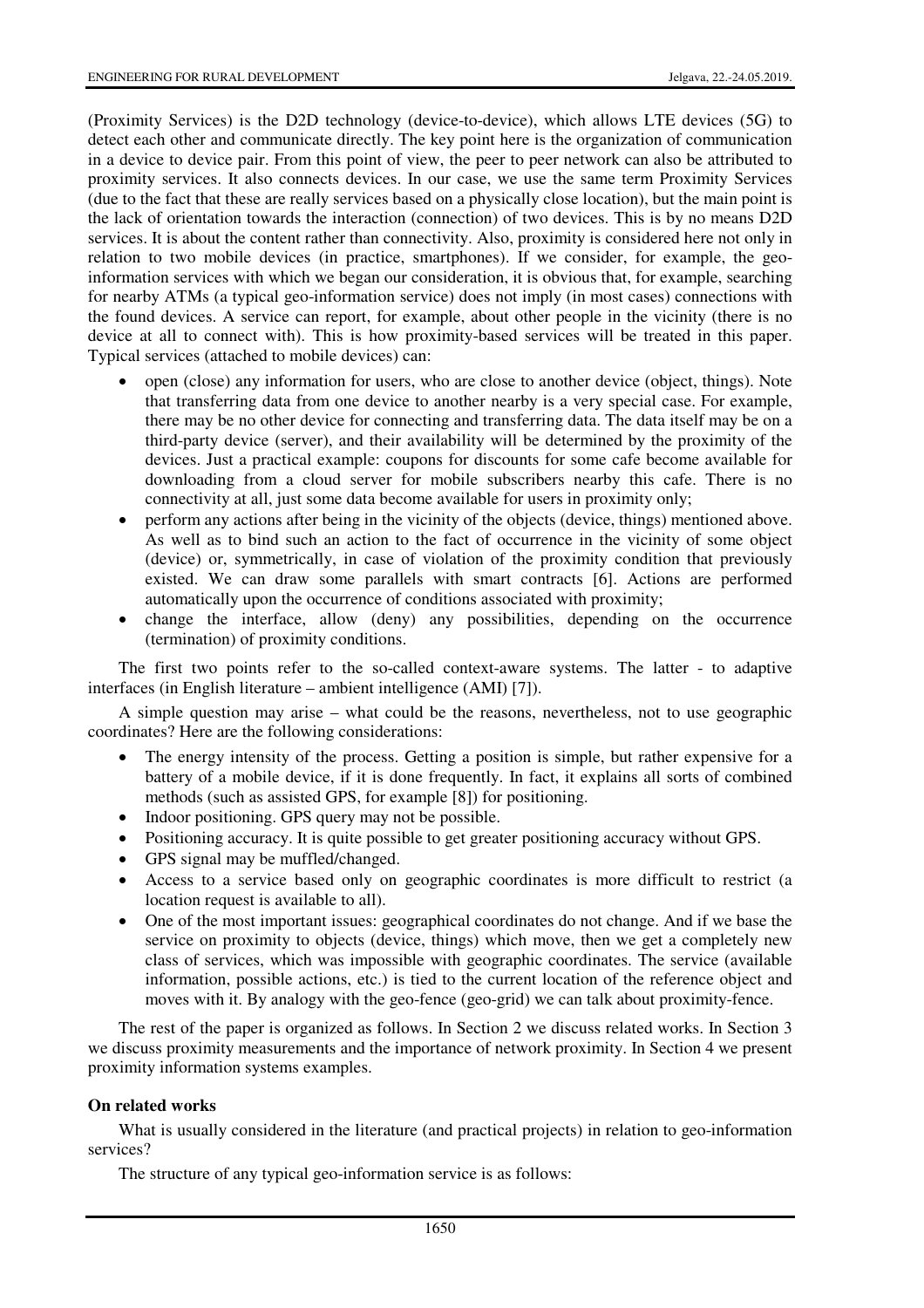- there is a database (storage) of information objects with the well-known geographic locations. For example, in the simplest case – the point of interests and their geographical coordinates. In other words, there are some geographical places (real or virtual) with their descriptions. Instead of a geographic location, there may be a description of some service, events, etc. Instead of a pair of coordinates (latitude, longitude), there may be information about a certain geographic area (geo-lattice), which is, for example, a description of the range, service area, etc. [9];
- geographical coordinates of the user (users) are determined. For example, via GPS services on mobile devices or via some combined methods (mobile operators, assisted GPS positioning, etc.) [10]. After that, the engine calculates distances (metrics) for the user's location and possible geographical positions, zones, etc. [9].

Accordingly, the basic issues that should be addressed in such systems are as follows:

- efficient storage organization. Here we can note, for example, geo-extensions for databases;
- organization of effective data collection and organization of effective queries related to geocalculations. For example, calculating distances, checking whether a point belongs to a certain area, searching for intersections for areas;
- application program interfaces (API). Most often, geo-informational solutions do not exist by themselves, but are part of other software systems. Accordingly, for their integration, we need programmatic access for the above-described features.

In terms of working with the content, these are the above-mentioned context-aware systems and the so-called Ambient Intelligence (AMI) [11]. We note once again that proximity is in no way connected with direct interactions (D2D). This is just a metric relating to the physical location of two or more objects.

## **On proximity measurements**

First, it is necessary to mention the sensors. The proximity sensor on a mobile device allows you to determine the approximation of an object (object) without physical contact with it. For example, a simple infrared proximity sensor has a working measurement distance of several tens of centimetres and a detection angle of several tens of degrees. Unmanned vehicles are equipped with both radar and lidar, which, in fact, are designed to identify nearby objects (obstacles). Image processing for a camera on a mobile device can give information about the proximity. Alternatively, we can try to find some common characteristics (measurements) for two mobile devices. For example, try to analyze the sound in the vicinity of each of the mobile devices and compare the measurement characteristics among them, etc.

Common problems that can be noted here:

- there is no general model. For example, installed sensor sets vary for different phone models;
- there is no common (unified) API for such measurements;
- some methods of determining proximity may be practically unsuitable (for example, require a large number of actions from mobile users, impose restrictions on other programs, etc.). For example, getting images just for checking the proximity is too disruptive.

From this explanation it follows that, from a practical point of view, the most important is the use of network proximity. This refers to the assessment of the proximity of devices using network technologies (in the first place – wireless networks). By definition, as it was historically introduced, a smartphone is a mobile phone with network capabilities. Wireless protocols (for example, Wi-Fi, Bluetooth) have a limited range. The availability of, for example, a Wi-Fi access point already gives information about the proximity of the mobile device to this access point. Mobile device maintenance of a particular cell tower is also proximity information: two devices served by one tower are obviously in some proximity. By definition, the signal path for wireless networks is limited. Accordingly, the fact of receiving a signal indicates some proximity to its source. Transitively, two devices (for example, mobile phones) in the vicinity of the signal source are located close to each other.

Thus, to determine the network proximity, we have the signal itself, the reception of which is confirmed by the availability (reading) of a certain value (for example, the Wi-Fi access point name,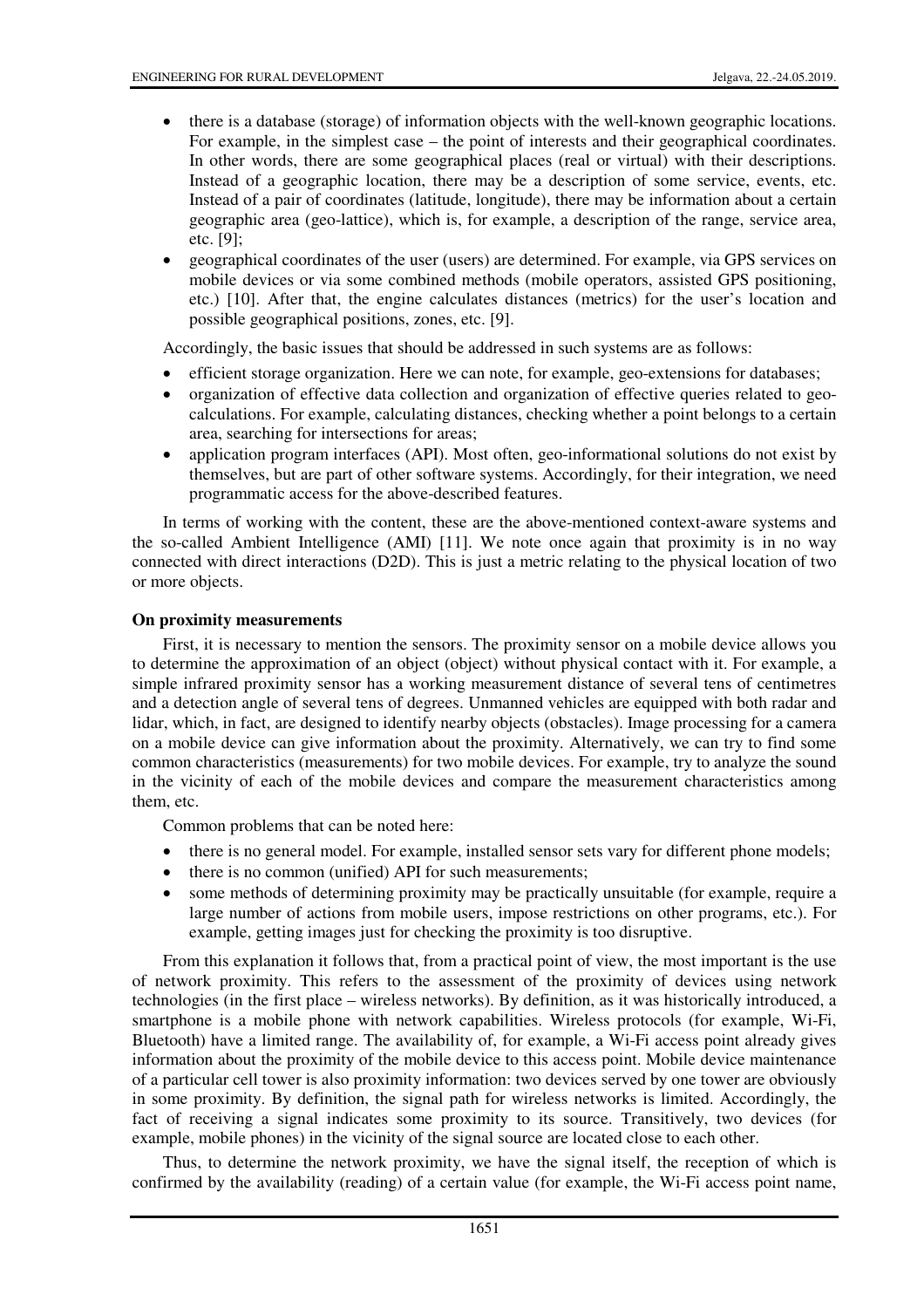the Bluetooth node address, and so on), as well as a number of measurements, among which the most frequently used is the relative signal strength (RSSI). This allows you to consider (interpret) network interfaces as sensors. At the same time, the operating systems of mobile devices provide the background operation of such "sensors" without conflicts with other applications. The software interface is supported by the operating system of the mobile device and, thus, is unified.

So, the network proximity is the main tool for proximity measurements (at least, for now) [12]. Note that wireless networks, for example, are already used in navigation (positioning) tasks. For example, knowing the geographical coordinates of Wi-Fi access points and measured signal characteristics, we can estimate (with varying accuracy) the distance to them and the geographical location of the mobile device. This is often used to refine positioning (as an addition to GPS). But there are some limitations, which have already been mentioned above. This scheme can work, when the picture of the network is static. The reference points are known, their coordinates are measured and, in most cases, the preparation of the radio map is done. But in this paper we consider systems, where determination of coordinates and geo-calculations are excluded. Accordingly, a proximity will be defined as proximity (by distance) to network elements or other mobile devices, but calculated solely by means of network technologies.

### **On examples of proximity information systems**

In this section we would like to highlight specific examples of information systems based on the use of the concept of proximity. This section summarizes our experience in this kind of implementation and is an attempt to build a classification for this class of systems.

1. Providing access to some data, depending on the nearby wireless networks. Options and examples of use:

- in B2C version: some of the elements of the manufacturer's (seller's, provider's) web-site become available (visible) to the mobile user, when this user is located close to the location of service provision. Proximity is determined by the visibility (availability) of a Wi-Fi network or a specially created Bluetooth node (Bluetooth tags);
- in the B2B version: identification of the object determines the description of the provided service, available services, prices, etc. Note that here a similar model can be implemented using the Google Physical Web. In this case, the tags send some URL that can be used to access the information. Also here you can draw parallels with the QR-which is present on the physical object. However, unlike QR codes, visual scanning is not necessary. Access to identification of wireless objects is carried out programmatically, and such a model is naturally more adapted to machine-to-machine interaction (M2M). As a special case, we can note the implementation of such systems on moving objects. For example, the Bluetooth point associated with the multimedia panel of the car can be used as a program-accessible (programreadable) identifier of this car, which can be used in service applications. It is obvious that such an ID will be available for vehicles in the vicinity of the decision point. By a similar manner it will work with wireless access nodes in public transport;
- in C2C option: a mobile subscriber opens a wireless network point directly on his phone and publishes his own information associated with this point. For example, in the Android operating system, you can programmatically create a Bluetooth access point. In this case, one mobile phone will be enough to publish the data and present it to other mobile subscribers nearby. The data will "move" along with the movement of the publisher's phone. Typical use is for classifieds.

As examples for such kind of systems we could mention, for example, SpotEх (Spot Expert) system [12] and fingerprinting localization [13]. They are based on the production system (set of rules) determining the visibility (availability) of information on the availability of wireless networks. The condition for the rules is some fingerprint of the web. The fingerprint here is a list of network nodes with appropriate limits of RSSI values. In other words, a typical condition for the production rule looks as:

IF wireless\_node\_with\_address (M) IS VISIBLE and RSSI IS BETWEEN [A, B] THEN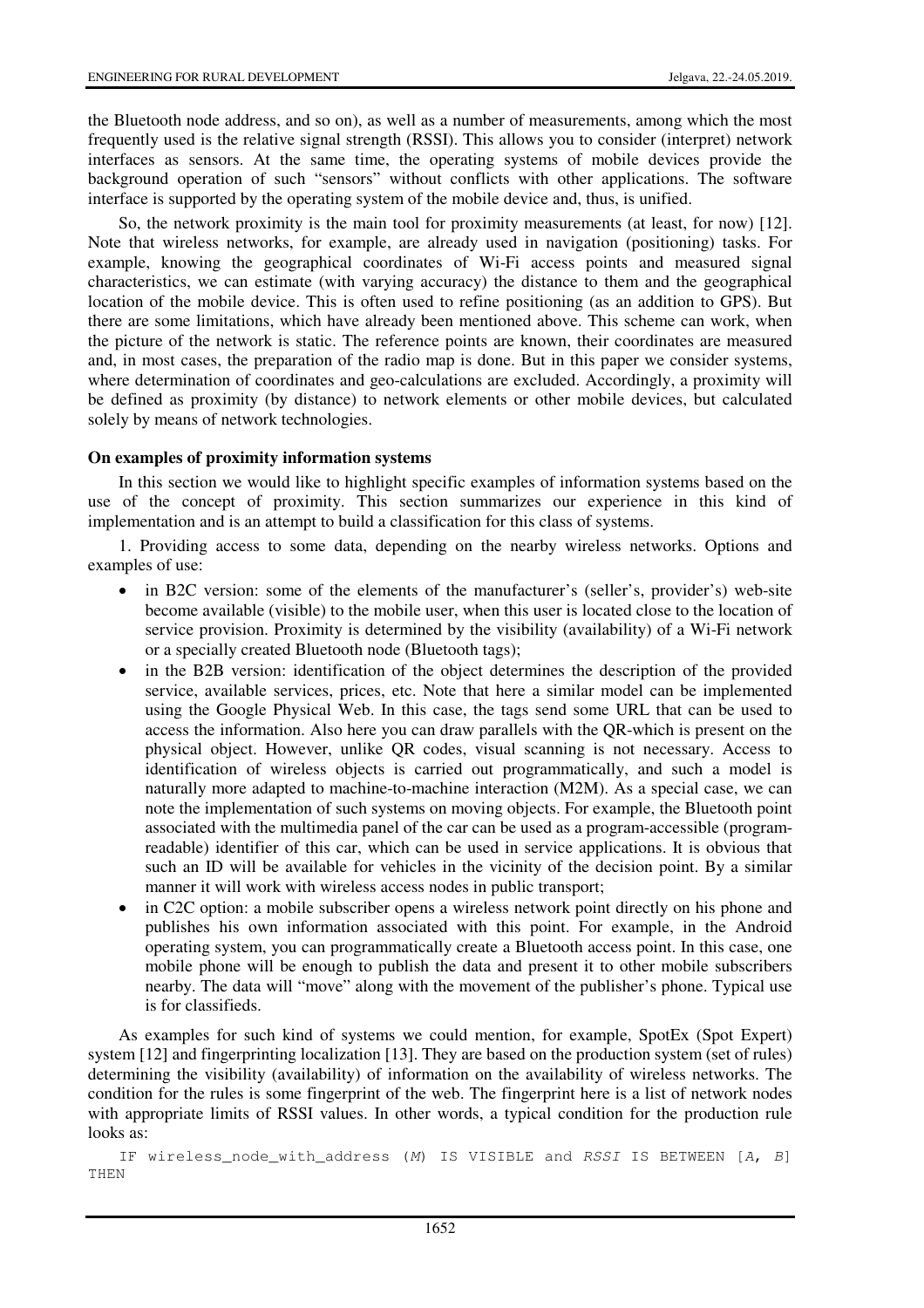At the same time, data in such systems can be entered both centrally and by the users themselves (user-generated content). In Fig. 1 the B2C model is illustrated.



Fig. 1. **Getting information about load in truck**

In this picture:

- A Bluetooth device in the car (or even the driver's phone) uses some ID or the URL directly as a name in the wireless network.
- This identification is accepted by a third-party device and can be used to obtain information about the truck.

We note a very important point - there is no connection between the devices. This model uses a representation (advertising) of wireless devices. Accordingly, it does not compromise security. You can also use signal metrics when deciding. E.g., it could be based on the simple formula from [16]:

$$
RSSI = -(10 \times n) \log_{10}(d) - RSSI_1
$$

where  $RSSI$  – the radio signal strength indicator in dBm;

 $n$  – the signal propagation constant or exponent;

 $d$  – the relative distance between the communicating nodes;

*RSSI*1 – the reference received signal strength in dBm (the *RSSI* value measured when the separation distance between the receiver and the transmitter is one meter).

And this is also not RFID technology, since open standards of wireless networks are used and 100 % compatibility is provided for different devices.

2. Providing physical expansion of social networks. The point is that there may be different variations of the service, which show the users of the social network (s) nearby. The general scheme of implementation is as follows. The user is authorized in the social network (Facebook, Linkedin), receives an ID (unique user ID in the social network), forms a URL with this ID and distributes it as an identifier of the Bluetooth access point opened right on the own phone. As a result, other users of the same application will be able to see the identifiers of available access points (user identifiers), which lead to social network accounts. This is a substitute for check-in (marks on a presence in the social network). Note that it is not necessary to create any entries in the social network, the social network (its API) is used only to confirm the user's identification [14].

3. Mesh network model for information transfer [15]. Information that one user transmits (translates by changing the identification in the wireless network) is sent automatically, when it is received by another user, it is automatically relayed by it. This is an analogue of data distribution in the mesh network. This is a mechanism that can actually be used to create a mobile ad hoc network.

## **Conclusions**

In this article, we presented the foundations, possible and existing solutions for information systems that are based on the concept of proximity. In our opinion, this approach is quite a relevant and popular addition (and in many cases - direct replacement) for geo-information systems. Systems based on proximity in many cases have their distinct advantages over traditional geo-information